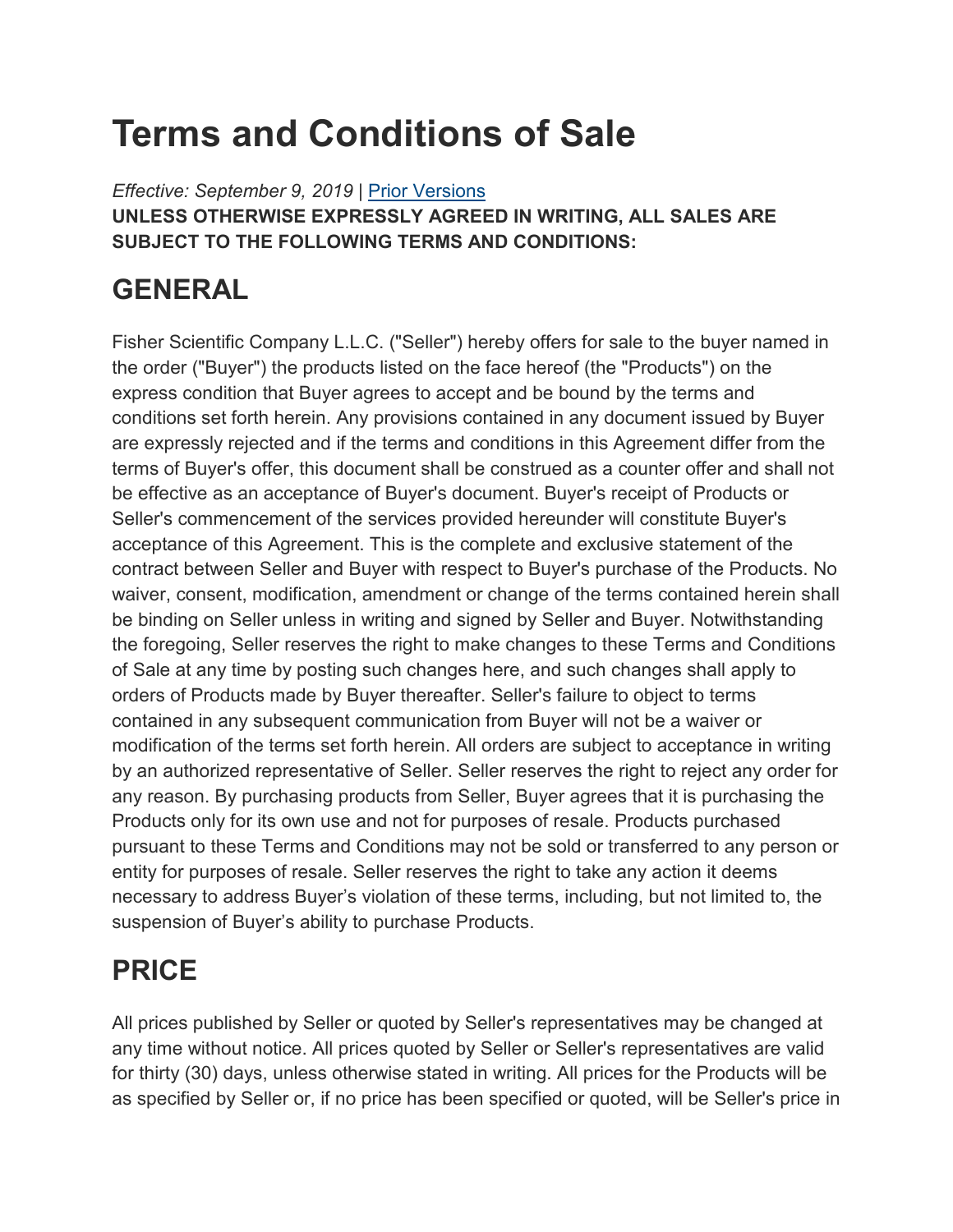effect at the time of shipment. All prices are subject to adjustment on account of specifications, quantities, raw materials, cost of production, shipment arrangements or other terms or conditions which are not part of Seller's original price quotation. List prices may vary from the price displayed on the website for certain products. **[View](https://beta-static.fishersci.com/content/dam/fishersci/en_US/documents/programs/scientific/regulatory-documents/terms-conditions/Revised-Terms-Conditions-Notice-Web-Pricing-Project-2019.pdf) a complete list of these [products.](https://beta-static.fishersci.com/content/dam/fishersci/en_US/documents/programs/scientific/regulatory-documents/terms-conditions/Revised-Terms-Conditions-Notice-Web-Pricing-Project-2019.pdf)**

# **TAXES AND OTHER CHARGES**

Prices for the Products exclude all sales, value added and other taxes and duties imposed with respect to the sale, delivery, or use of any Products covered hereby, all of which taxes and duties must by paid by Buyer. If Buyer claims any exemption, Buyer must provide a valid, signed certificate or letter of exemption for each respective jurisdiction.

# **TERMS OF PAYMENT**

Seller may invoice Buyer upon shipment for the price and all other charges payable by Buyer in accordance with the terms on the face hereof. If no payment terms are stated on the face hereof, payment shall be net thirty (30) days from the date of invoice. If Buyer fails to pay any amounts when due, Buyer shall pay Seller interest thereon at a periodic rate of one and one-half percent (1.5%) per month (or, if lower, the highest rate permitted by law), together with all costs and expenses (including without limitation reasonable attorneys' fees and disbursements and court costs) incurred by Seller in collecting such overdue amounts or otherwise enforcing Seller's rights hereunder. Seller reserves the right to require from Buyer full or partial payment in advance, or other security that is satisfactory to Seller, at any time that Seller believes in good faith that Buyer's financial condition does not justify the terms of payment specified. All payments shall be made in U.S. Dollars.

### **DELIVERY; CANCELLATION OR CHANGES BY BUYER**

The Products will be shipped to the destination specified by Buyer, F.O.B. Seller's shipping point. Seller will have the right, at its election, to make partial shipments of the Products and to invoice each shipment separately. Seller reserves the right to stop delivery of Products in transit and to withhold shipments in whole or in part if Buyer fails to make any payment to Seller when due or otherwise fails to perform its obligations hereunder. All shipping dates are approximate only, and Seller will not be liable for any loss or damage resulting from any delay in delivery or failure to deliver which is due to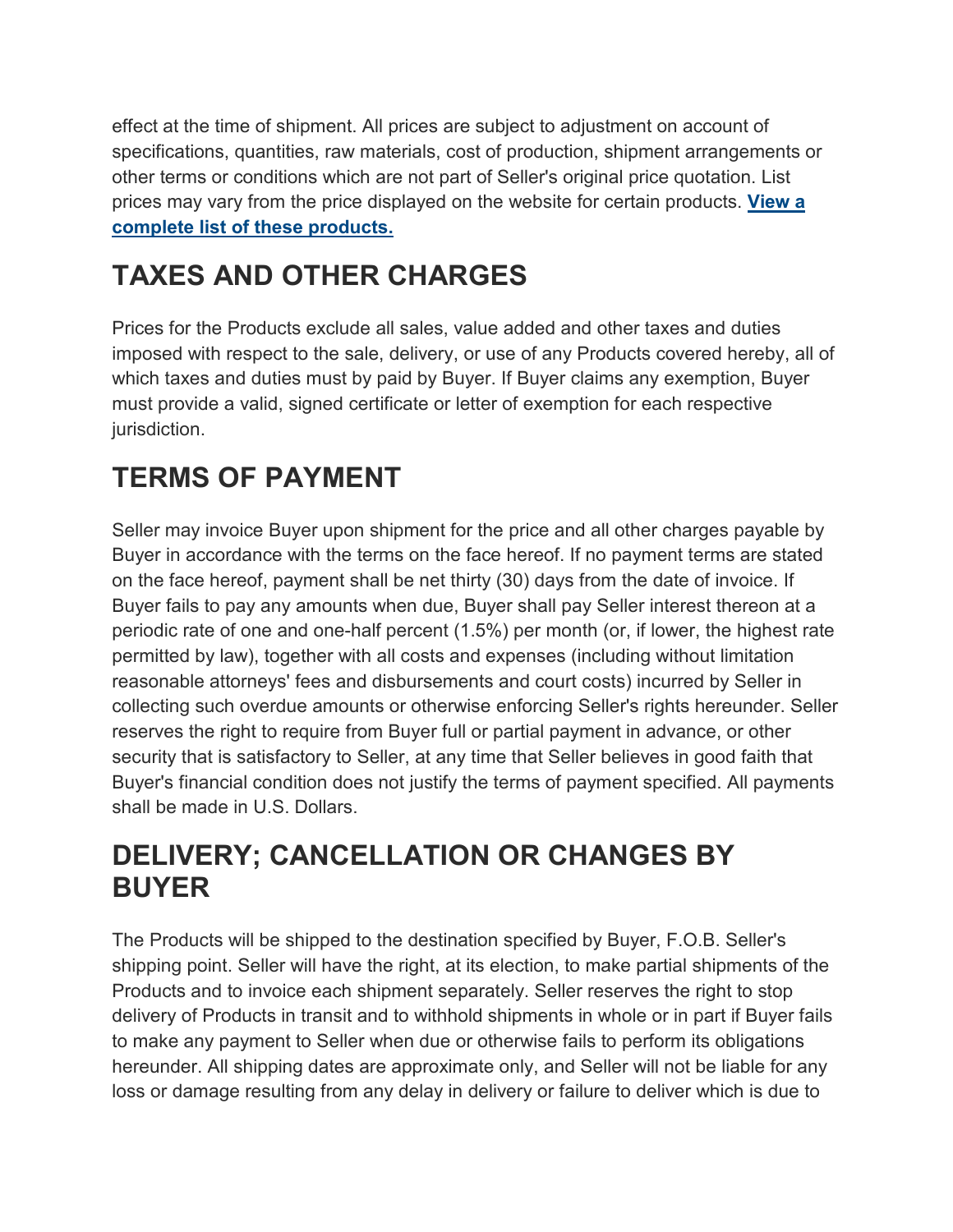any cause beyond Seller's reasonable control. In the event of a delay due to any cause beyond Seller's reasonable control, Seller reserves the right to terminate the order or to reschedule the shipment within a reasonable period of time, and Buyer will not be entitled to refuse delivery or otherwise be relieved of any obligations as the result of such delay. Products as to which delivery is delayed due to any cause within Buyer's control may be placed in storage by Seller at Buyer's risk and expense and for Buyer's account. Orders in process may be canceled by Buyer only with Seller's written consent and upon payment of Seller's cancellation charges. Orders in process may not be changed by Buyer except with Seller's written consent and upon agreement by the parties as to an appropriate adjustment in the purchase price therefore. Credit will not be allowed for Products returned without the prior written consent of Seller.

### **TITLE AND RISK OF LOSS**

Notwithstanding the trade terms indicated above and subject to Seller's right to stop delivery of Products in transit, title to and risk of loss of the Products will pass to Buyer upon delivery of possession of the Products by Seller to the carrier; provided, however, that title to any software incorporated within or forming a part of the Products shall at all times remain with Seller or the licensor(s) thereof, as the case may be.

### **WARRANTY**

Seller warrants that the Products will operate or perform substantially in conformance with Seller's published specifications and be free from defects in material and workmanship, when subjected to normal, proper and intended usage by properly trained personnel, for the period of time set forth in the product documentation, published specifications or package inserts. If a period of time is not specified in Seller's product documentation, published specifications or package inserts, the warranty period shall be one (1) year from the date of shipment to Buyer for equipment and ninety (90) days for all other products (the "Warranty Period"). Seller agrees during the Warranty Period, to repair or replace, at Seller's option, defective Products so as to cause the same to operate in substantial conformance with said published specifications; provided that Buyer shall (a) promptly notify Seller in writing upon the discovery of any defect, which notice shall include the product model and serial number (if applicable) and details of the warranty claim; and (b) after Seller's review, Seller will provide Buyer with service data and/or a Return Material Authorization ("RMA"), which may include biohazard decontamination procedures and other product-specific handling instructions, then, if applicable, Buyer may return the defective Products to Seller with all costs prepaid by Buyer. Replacement parts may be new or refurbished, at the election of Seller. All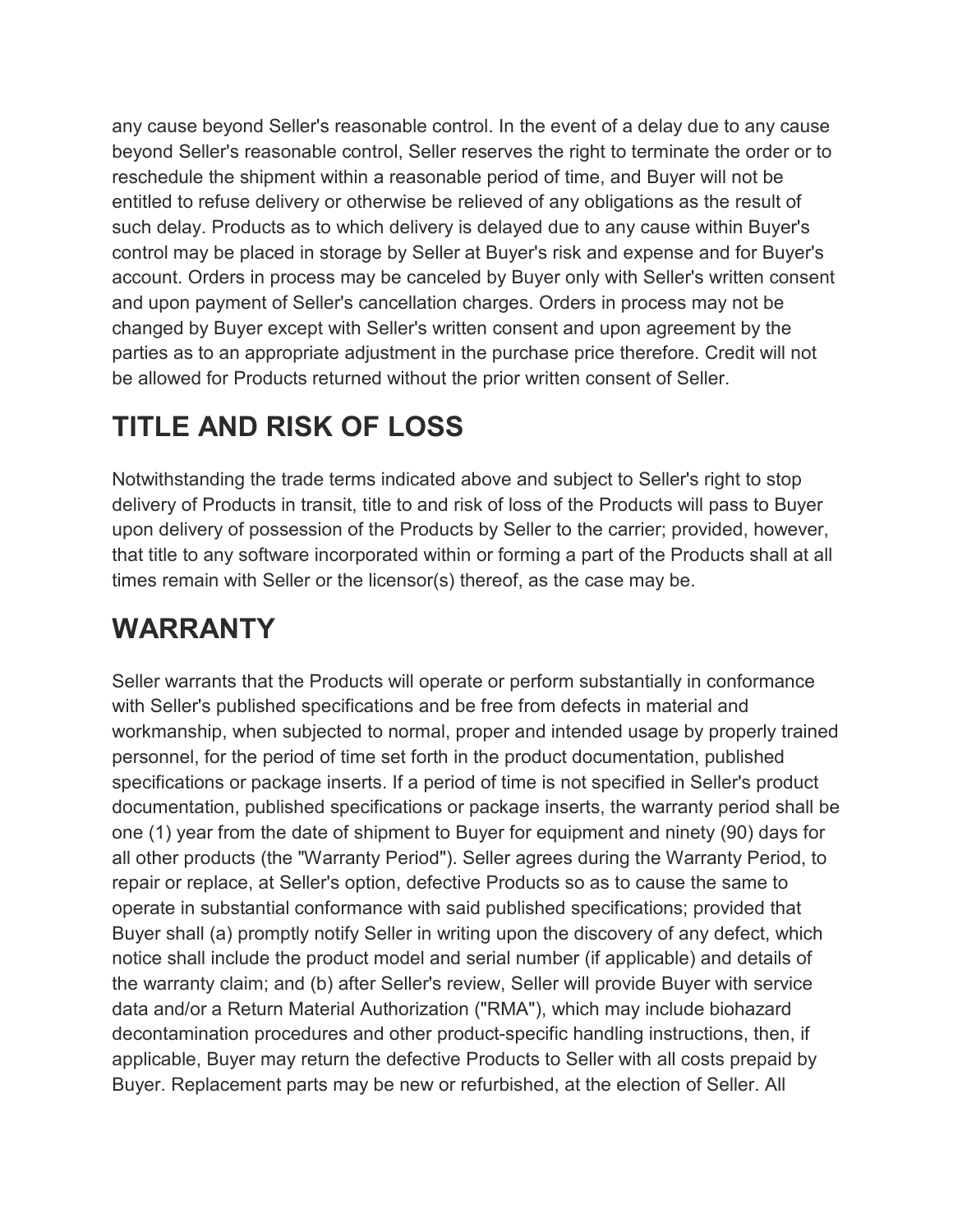replaced parts shall become the property of Seller. Shipment to Buyer of repaired or replacement Products shall be made in accordance with the Delivery provisions of the Seller's Terms and Conditions of Sale. Consumables are expressly excluded from this warranty. If Seller elects to repair defective medical device instruments, Seller may, in its sole discretion, provide a replacement loaner instrument to Buyer as necessary for use while the instruments are being repaired.

Notwithstanding the foregoing, Products supplied by Seller that are obtained by Seller from an original manufacturer or third party supplier are not warranted by Seller, but Seller agrees to assign to Buyer any warranty rights in such Product that Seller may have from the original manufacturer or third party supplier, to the extent such assignment is allowed by such original manufacturer or third party supplier.

In no event shall Seller have any obligation to make repairs, replacements or corrections required, in whole or in part, as the result of (i) normal wear and tear, (ii) accident, disaster or event of force majeure, (iii) misuse, fault or negligence of or by Buyer, (iv) use of the Products in a manner for which they were not designed, (v) causes external to the Products such as, but not limited to, power failure or electrical power surges, (vi) improper storage and handling of the Products or (vii) use of the Products in combination with equipment or software not supplied by Seller. If Seller determines that Products for which Buyer has requested warranty services are not covered by the warranty hereunder, Buyer shall pay or reimburse Seller for all costs of investigating and responding to such request at Seller's then prevailing time and materials rates. If Seller provides repair services or replacement parts that are not covered by this warranty, Buyer shall pay Seller therefor at Seller's then prevailing time and materials rates. ANY INSTALLATION, MAINTENANCE, REPAIR, SERVICE, RELOCATION OR ALTERATION TO OR OF, OR OTHER TAMPERING WITH, THE PRODUCTS PERFORMED BY ANY PERSON OR ENTITY OTHER THAN SELLER WITHOUT SELLER'S PRIOR WRITTEN APPROVAL, OR ANY USE OF REPLACEMENT PARTS NOT SUPPLIED BY SELLER, SHALL IMMEDIATELY VOID AND CANCEL ALL WARRANTIES WITH RESPECT TO THE AFFECTED PRODUCTS.

THE OBLIGATIONS CREATED BY THIS WARRANTY STATEMENT TO REPAIR OR REPLACE A DEFECTIVE PRODUCT SHALL BE THE SOLE REMEDY OF BUYER IN THE EVENT OF A DEFECTIVE PRODUCT. EXCEPT AS EXPRESSLY PROVIDED IN THIS WARRANTY STATEMENT, SELLER DISCLAIMS ALL OTHER WARRANTIES, WHETHER EXPRESS OR IMPLIED, ORAL OR WRITTEN, WITH RESPECT TO THE PRODUCTS, INCLUDING WITHOUT LIMITATION ALL IMPLIED WARRANTIES OF MERCHANTABILITY OR FITNESS FOR ANY PARTICULAR PURPOSE. SELLER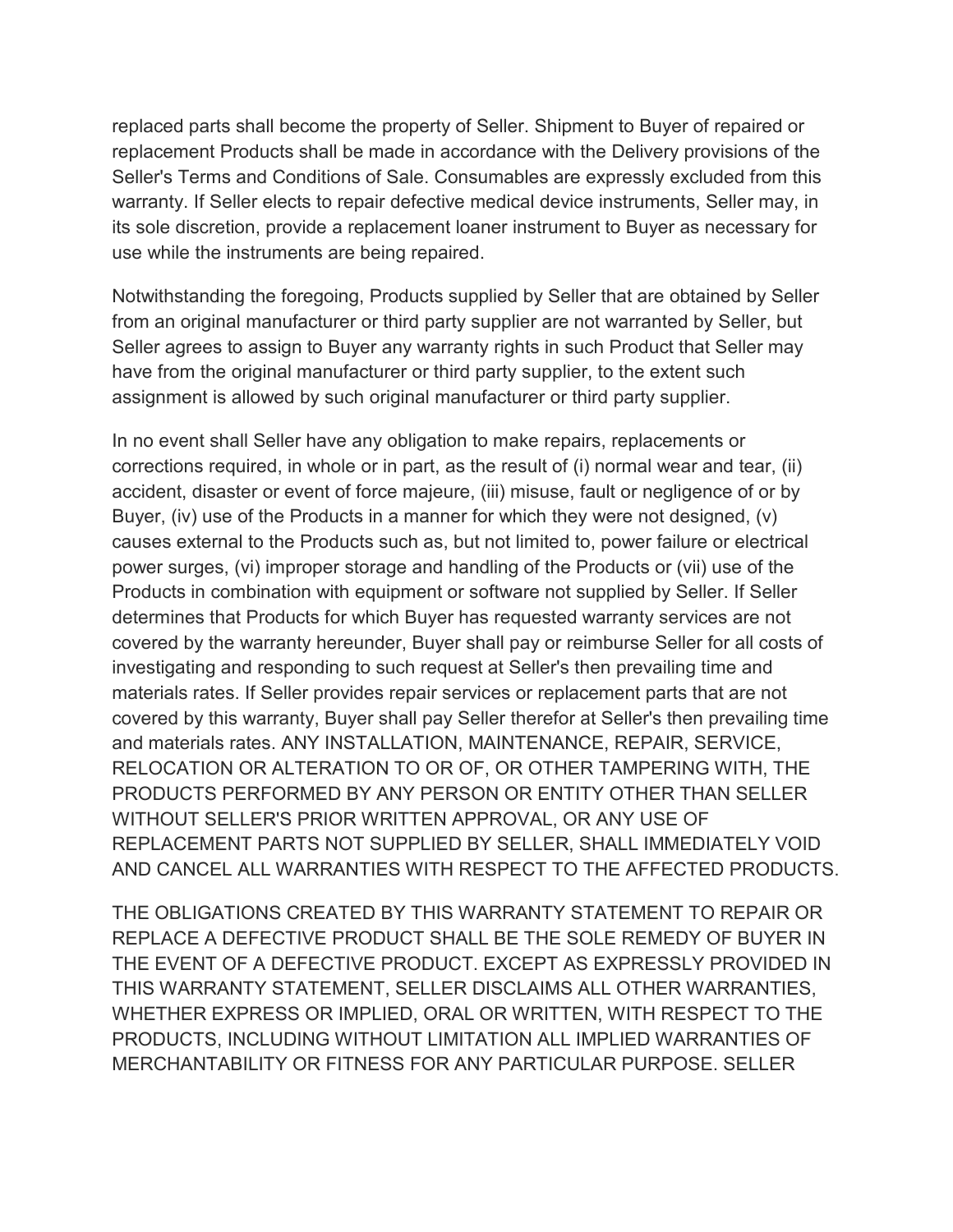DOES NOT WARRANT THAT THE PRODUCTS ARE ERROR-FREE OR WILL ACCOMPLISH ANY PARTICULAR RESULT.

### **INDEMNIFICATION BY SELLER**

#### **By Seller**

Seller agrees to indemnify, defend and save Buyer, its officer, directors, and employees from and against any and all damages, liabilities, actions, causes of action, suits, claims, demands, losses, costs and expenses (including without limitation reasonable attorney's fees) ("Indemnified Items") for (i) injury to or death of persons or damage to property to the extent caused by the negligence or willful misconduct of Seller, its employees, agents or representatives or contractors in connection with the performance of services at Buyer's premises under this Agreement and (ii) claims that a Product infringes any valid United States patent, copyright or trade secret; provided, however, Seller shall have no liability under this Section to the extent any such Indemnified Items are caused by either (i) the negligence or willful misconduct of Buyer, its employees, agents or representatives or contractors, (ii) by any third party, (iii) use of a Product in combination with equipment or software not supplied by Seller where the Product would not itself be infringing, (iv) compliance with Buyer's designs, specifications or instructions, (v) use of the Product in an application or environment for which it was not designed or (vi) modifications of the Product by anyone other than Seller without Seller's prior written approval. Buyer shall provide Seller prompt written notice of any third party claim covered by Seller's indemnification obligations hereunder. Seller shall have the right to assume exclusive control of the defense of such claim or, at the option of the Seller, to settle the same. Buyer agrees to cooperate reasonably with Seller in connection with the performance by Seller of its obligations in this Section.

Notwithstanding the above, Seller's infringement related indemnification obligations shall be extinguished and relieved if Seller, at its discretion and at its own expense (a) procures for Buyer the right, at no additional expense to Buyer, to continue using the Product; (b) replaces or modifies the Product so that it becomes non-infringing, provided the modification or replacement does not adversely affect the specifications of the Product; or (c) in the event (a) and (b) are not practical, refund to Buyer the amortized amounts paid by Buyer with respect thereto, based on a five (5) year amortization schedule. THE FOREGOING INDEMNIFICATION PROVISION STATES SELLER'S ENTIRE LIABILITY TO BUYER FOR THE CLAIMS DESCRIBED HEREIN.

#### **By Buyer**

Buyer shall indemnify, defend with competent and experienced counsel and hold harmless Seller, its parent, subsidiaries, affiliates and divisions, and their respective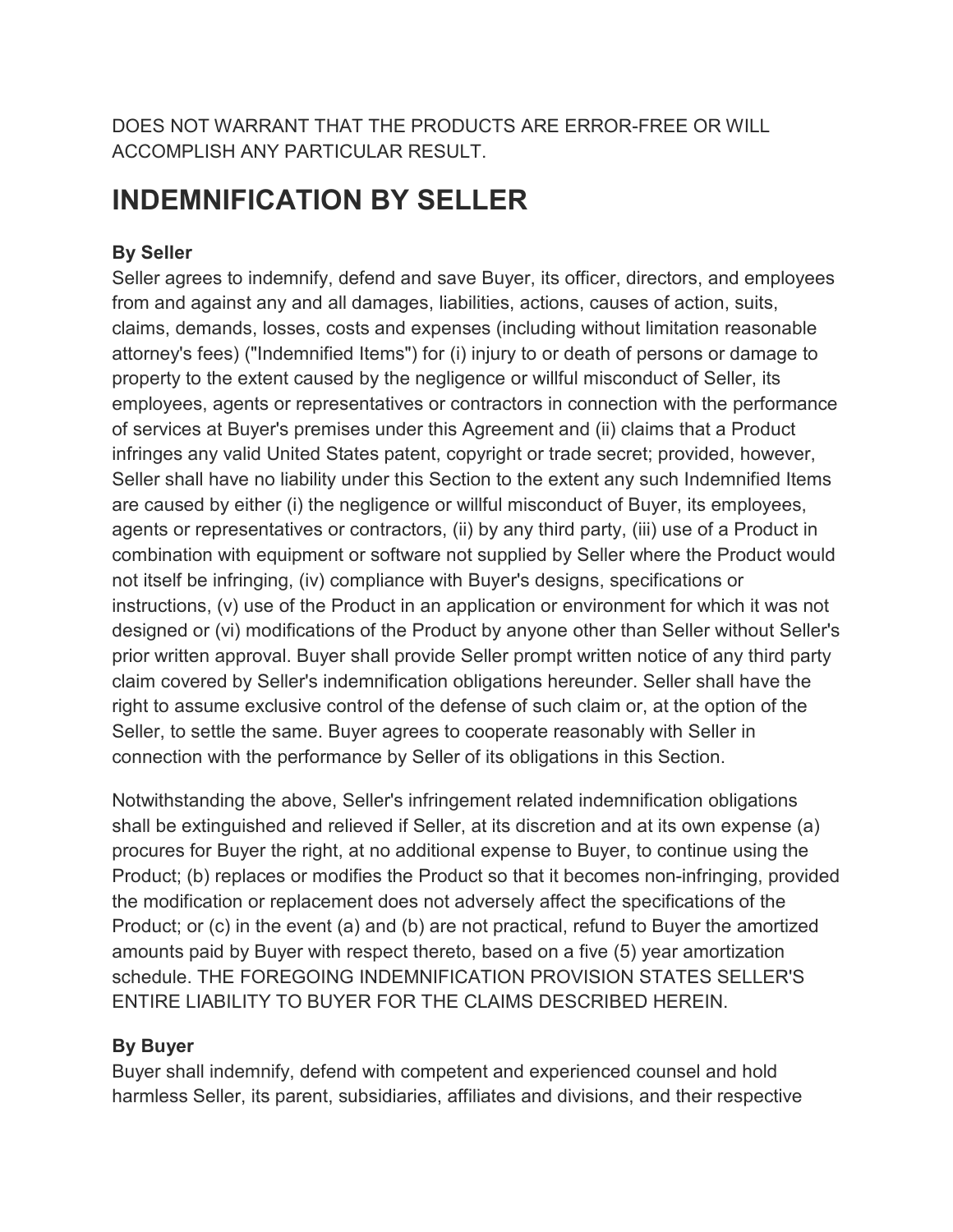officers, directors, shareholders and employees, from and against any and all damages, liabilities, actions, causes of action, suits, claims, demands, losses, costs and expenses (including without limitation reasonable attorneys' fees and disbursements and court costs) to the extent arising from or in connection with (i) the negligence or willful misconduct of Buyer, its agents, employees, representatives or contractors; (ii) use of a Product in combination with equipment or software not supplied by Seller where the Product itself would not be infringing; (iii) Seller's compliance with designs, specifications or instructions supplied to Seller by Buyer; (iv) use of a Product in an application or environment for which it was not designed; or (v) modifications of a Product by anyone other than Seller without Seller's prior written approval.

### **SOFTWARE**

With respect to any software products incorporated in or forming a part of the Products hereunder, Seller and Buyer intend and agree that such software products are being licensed and not sold, and that the words "purchase", "sell" or similar or derivative words are understood and agreed to mean "license", and that the word "Buyer" or similar or derivative words are understood and agreed to mean "licensee". Notwithstanding anything to the contrary contained herein, Seller or its licensor, as the case may be, retains all rights and interest in software products provided hereunder.

Seller hereby grants to Buyer a royalty-free, non-exclusive, nontransferable license, without power to sublicense, to use software provided hereunder solely for Buyer's own internal business purposes on the hardware products provided hereunder and to use the related documentation solely for Buyer's own internal business purposes. This license terminates when Buyer's lawful possession of the hardware products provided hereunder ceases, unless earlier terminated as provided herein. Buyer agrees to hold in confidence and not to sell, transfer, license, loan or otherwise make available in any form to third parties the software products and related documentation provided hereunder. Buyer may not disassemble, decompile or reverse engineer, copy, modify, enhance or otherwise change or supplement the software products provided hereunder without Seller's prior written consent. Seller will be entitled to terminate this license if Buyer fails to comply with any term or condition herein. Buyer agrees, upon termination of this license, immediately to return to Seller all software products and related documentation provided hereunder and all copies and portions thereof.

Certain of the software products provided by Seller may be owned by one or more third parties and licensed to Seller. Accordingly, Seller and Buyer agree that such third parties retain ownership of and title to such software products. The warranty and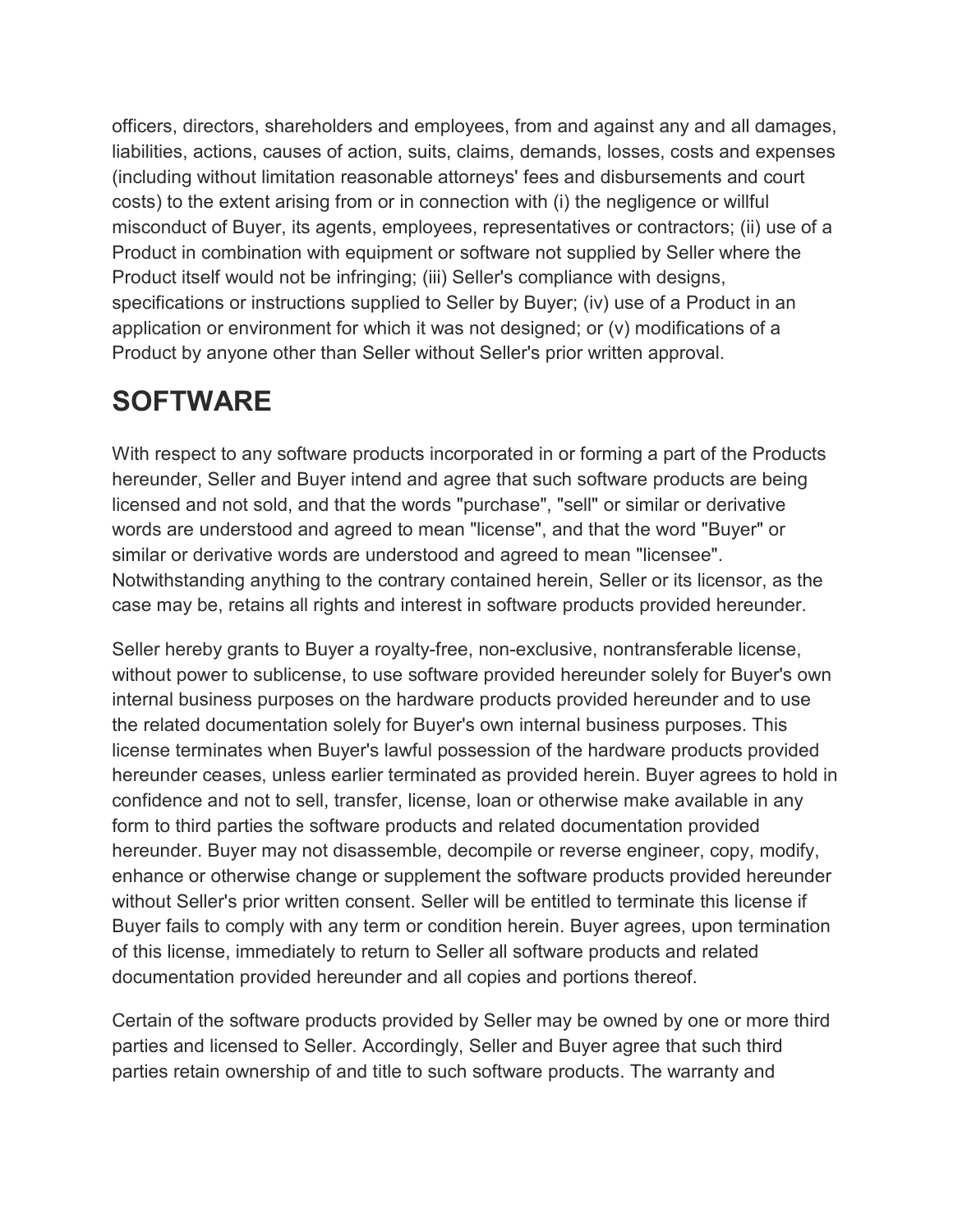indemnification provisions set forth herein shall not apply to software products owned by third parties and provided hereunder.

# **LIMITATION OF LIABILITY**

NOTWITHSTANDING ANYTHING TO THE CONTRARY CONTAINED HEREIN, THE LIABILITY OF SELLER UNDER THESE TERMS AND CONDITIONS (WHETHER BY REASON OF BREACH OF CONTRACT, TORT, INDEMNIFICATION, OR OTHERWISE, BUT EXCLUDING LIABILITY OF SELLER FOR BREACH OF WARRANTY (THE SOLE REMEDY FOR WHICH SHALL BE AS PROVIDED UNDER SECTION 7 ABOVE)) SHALL NOT EXCEED AN AMOUNT EQUAL TO THE LESSER OF (A) THE TOTAL PURCHASE PRICE THERETOFORE PAID BY BUYER TO SELLER WITH RESPECT TO THE PRODUCT(S) GIVING RISE TO SUCH LIABILITY OR (B) ONE MILLION DOLLARS (\$1,000,000). NOTWITHSTANDING ANYTHING TO THE CONTRARY CONTAINED HEREIN, IN NO EVENT SHALL SELLER BE LIABLE FOR ANY INDIRECT, SPECIAL, CONSEQUENTIAL OR INCIDENTAL DAMAGES (INCLUDING WITHOUT LIMITATION DAMAGES FOR LOSS OF USE OF FACILITIES OR EQUIPMENT, LOSS OF REVENUE, LOSS OF DATA, LOSS OF PROFITS OR LOSS OF GOODWILL), REGARDLESS OF WHETHER SELLER (a) HAS BEEN INFORMED OF THE POSSIBILITY OF SUCH DAMAGES OR (b) IS NEGLIGENT.

# **EXPORT RESTRICTIONS**

Buyer acknowledges that each Product and any related software and technology, including technical information supplied by Seller or contained in documents (collectively "Items"), is subject to export controls of the U.S. government. The export controls may include, but are not limited to, those of the Export Administration Regulations of the U.S. Department of Commerce (the "EAR"), which may restrict or require licenses for the export of Items from the United States and their re-export from other countries. Buyer shall comply with the EAR and all other applicable laws, regulations, laws, treaties, and agreements relating to the export, re-export, and import of any Item. Buyer shall not, without first obtaining the required license to do so from the appropriate U.S. government agency; (i) export or re-export any Item, or (ii) export, reexport, distribute or supply any Item to any restricted or embargoed country or to a person or entity whose privilege to participate in exports has been denied or restricted by the U.S. government. Buyer shall cooperate fully with Seller in any official or unofficial audit or inspection related to applicable export or import control laws or regulations, and shall indemnify and hold Seller harmless from, or in connection with,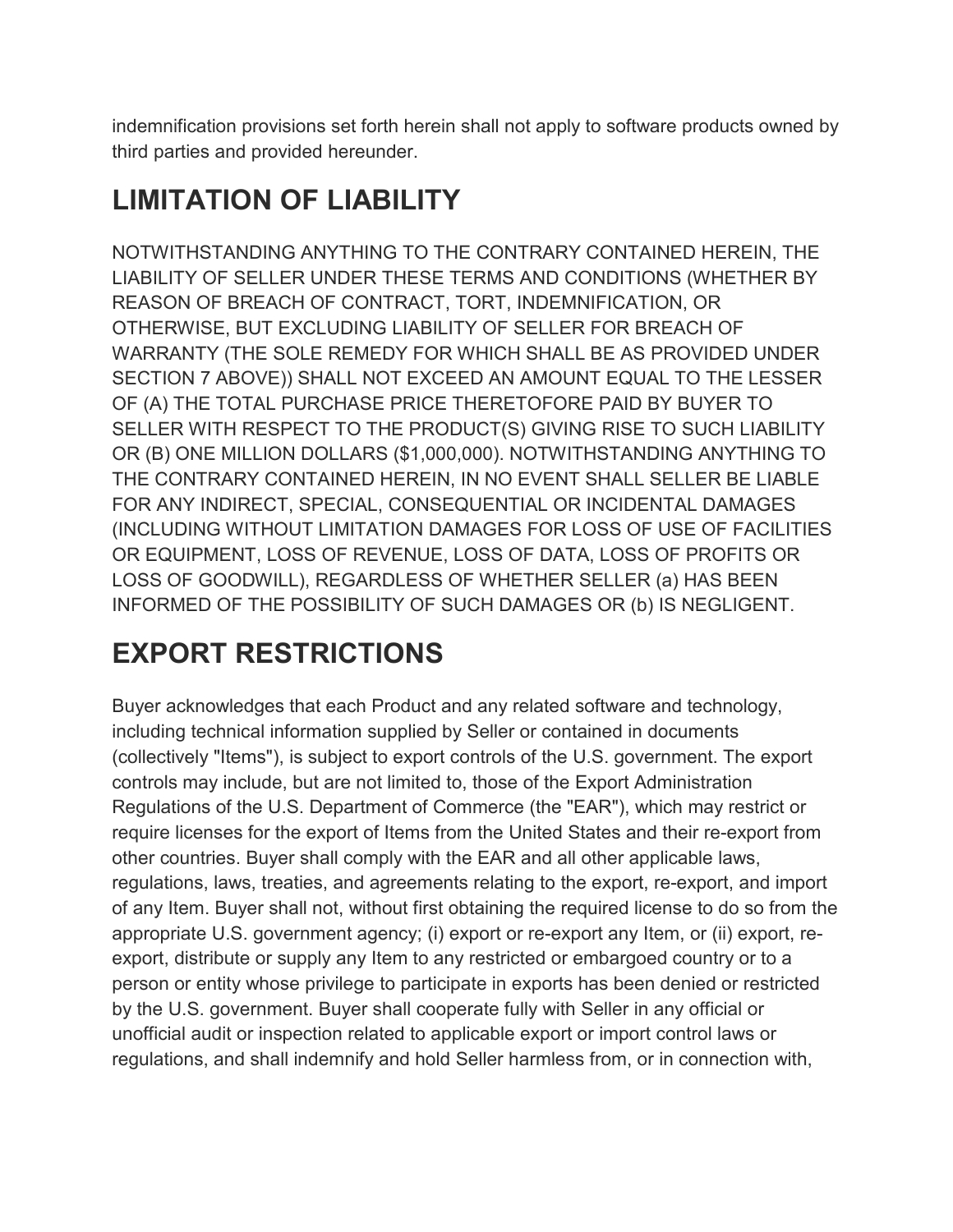any violation of this Section by Buyer or its employees, consultants, agents, or customers.

### **PROMOTION CODE TERMS AND CONDITIONS**

Discounts are valid on the purchase of list-price items only through fishersci.com orders. One-time use only. All promotions and discounts are on Fisher Scientific cart items only. Valid in the U.S. only. To redeem, enter the promo code in the box marked promo code at checkout. Free shipping offers apply to standard shipping only. Not valid with any other promotion. Terms are subject to change. Offer void where prohibited, licensed or restricted by federal, state, provincial or local laws or regulation or agency/institutional policy. Other restrictions may apply.

### **PROMOTIONAL TERMS FOR HEALTHCARE PROVIDERS AND FEDERAL, STATE AND LOCAL GOVERNMENT CUSTOMERS:**

Many promotions are not available to our current or potential healthcare customers or to federal, state and local government customers.

Healthcare customers include any healthcare practitioner, other healthcare provider or any individual or organization authorized to prescribe, dispense, purchase or influence the acquisition or use of medical devices or supplies for clinical use. Healthcare customers include, without limitation, any "Health Care Practitioner" under the Massachusetts Marketing Code of Conduct Law (defined at 105 C.M.R §907.004) or a "Health Care Provider" under the Vermont Prescribed Products Gift Ban and Disclosure Law (defined at Vt. Stat. Ann. tit. 18, §4631a(8)). By participating in any promotion that is subject to the above limitations, Buyer warrants that it is not a current or potential healthcare customer or a federal, state and local government customer. Seller reserves the right to determine Buyer's status in the event of a dispute.

In the event that the promotion is available to Healthcare providers, Buyer acknowledges that the offer may include a discount or other price reduction that must be properly and accurately accounted for and reported by Buyer in accordance with all federal and state laws, including without limitation the federal anti-kickback law (42 C.F.R. § 1320a-7b(b)(3)(A)) and regulations thereunder (42 C.F.R. §1001.952(h)).

# **MISCELLANEOUS**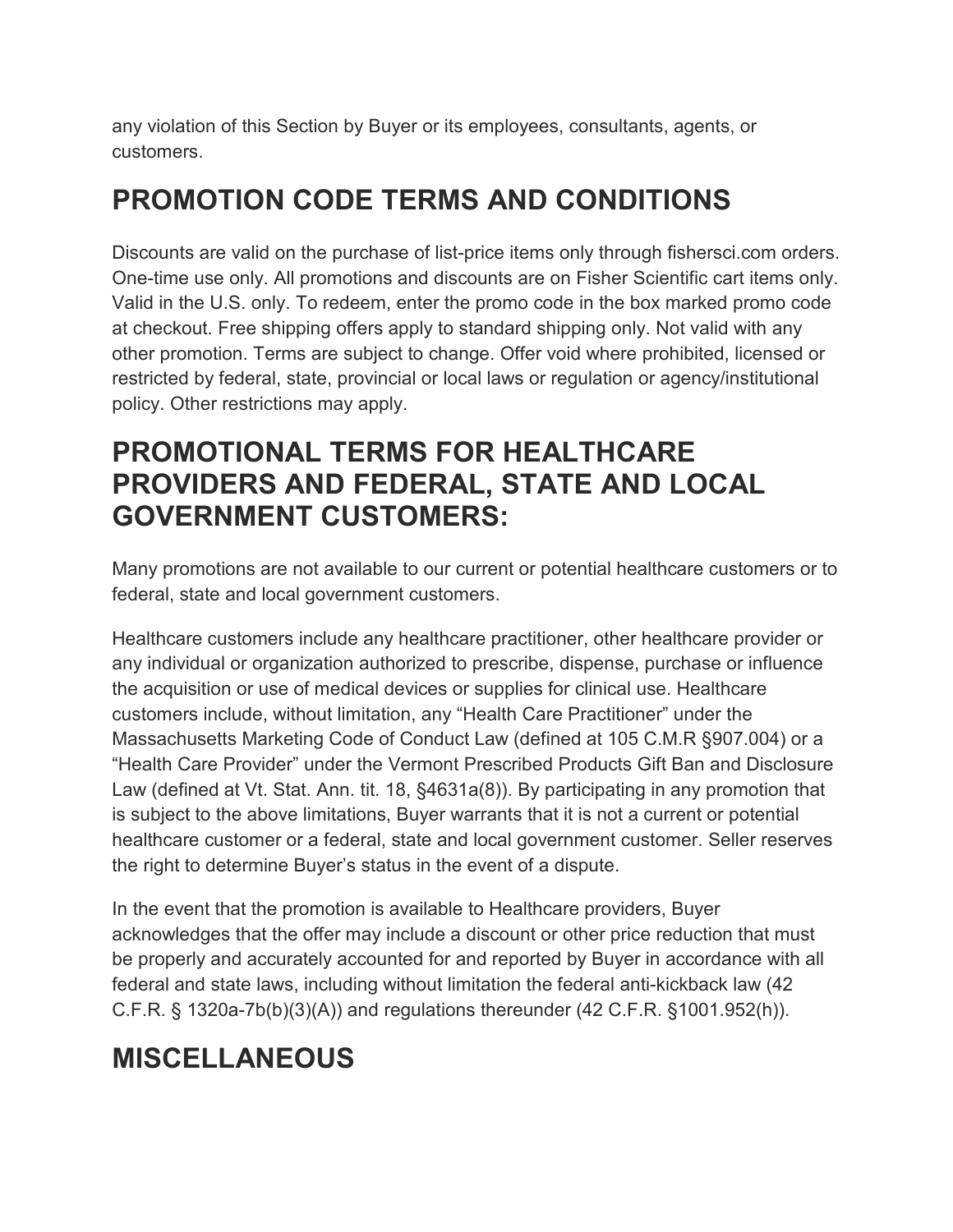(a) Buyer may not delegate any duties nor assign any rights or claims hereunder without Seller's prior written consent, and any such attempted delegation or assignment shall be void. (b) The rights and obligations of the parties hereunder shall be governed by and construed in accordance with the laws of the Commonwealth of Pennsylvania, without reference to its choice of law provisions. Each party hereby irrevocably consents to the exclusive jurisdiction of the state and federal courts located in Allegheny County, Pennsylvania, USA, in any action arising out of or relating to this Agreement and waives any other venue to which it may be entitled by domicile or otherwise. (c) In the event of any legal proceeding between the Seller and Buyer relating to this Agreement, neither party may claim the right to a trial by jury, and both parties waive any right they may have under applicable law or otherwise to a right to a trial by jury. Any action arising under this Agreement must be brought within one (1) year from the date that the cause of action arose. (d) The application to this Agreement of the U.N. Convention on Contracts for the International Sale of Goods is hereby expressly excluded. (e) In the event that any one or more provisions contained herein shall be held by a court of competent jurisdiction to be invalid, illegal or unenforceable in any respect, the validity, legality and enforceability of the remaining provisions contained herein shall remain in full force and effect, unless the revision materially changes the bargain. (f) Seller's failure to enforce, or Seller's waiver of a breach of, any provision contained herein shall not constitute a waiver of any other breach or of such provision. (g) Unless otherwise expressly stated on the Product or in the documentation accompanying the Product, the Product is intended for research only and is not to be used for any other purpose, including without limitation, unauthorized commercial uses, in vitro diagnostic uses, ex vivo or in vivo therapeutic uses, or any type of consumption by or application to humans or animals. (h) Seller shall cooperate with Buyer to monitor invoicing accuracy and will conduct appropriate internal reviews upon request. Reviews shall be limited to once per year and shall cover the prior twelve month period. Reasonable credit shall be given to undercharges and overcharges. If Buyer engages external consultants to review invoice accuracy, Seller reserves the right to charge a reasonable fee for support provided to such party. (i) Buyer agrees that all pricing, discounts and technical information that Seller provides to Buyer are the confidential and proprietary information of Seller. Buyer agrees to (1) keep such information confidential and not disclose such information to any third party, and (2) use such information solely for Buyer's internal purposes and in connection with the Products supplied hereunder. Nothing herein shall restrict the use of information available to the general public. (j) Any notice or communication required or permitted hereunder shall be in writing and shall be deemed received when personally delivered or three (3) business days after being sent by certified mail, postage prepaid, to a party at the address specified herein or at such other address as either party may from time to time designate to the other. (k) Seller may, in its sole discretion, provide (1) applicable Product training to Buyer or its employees, or (2) samples of Products to